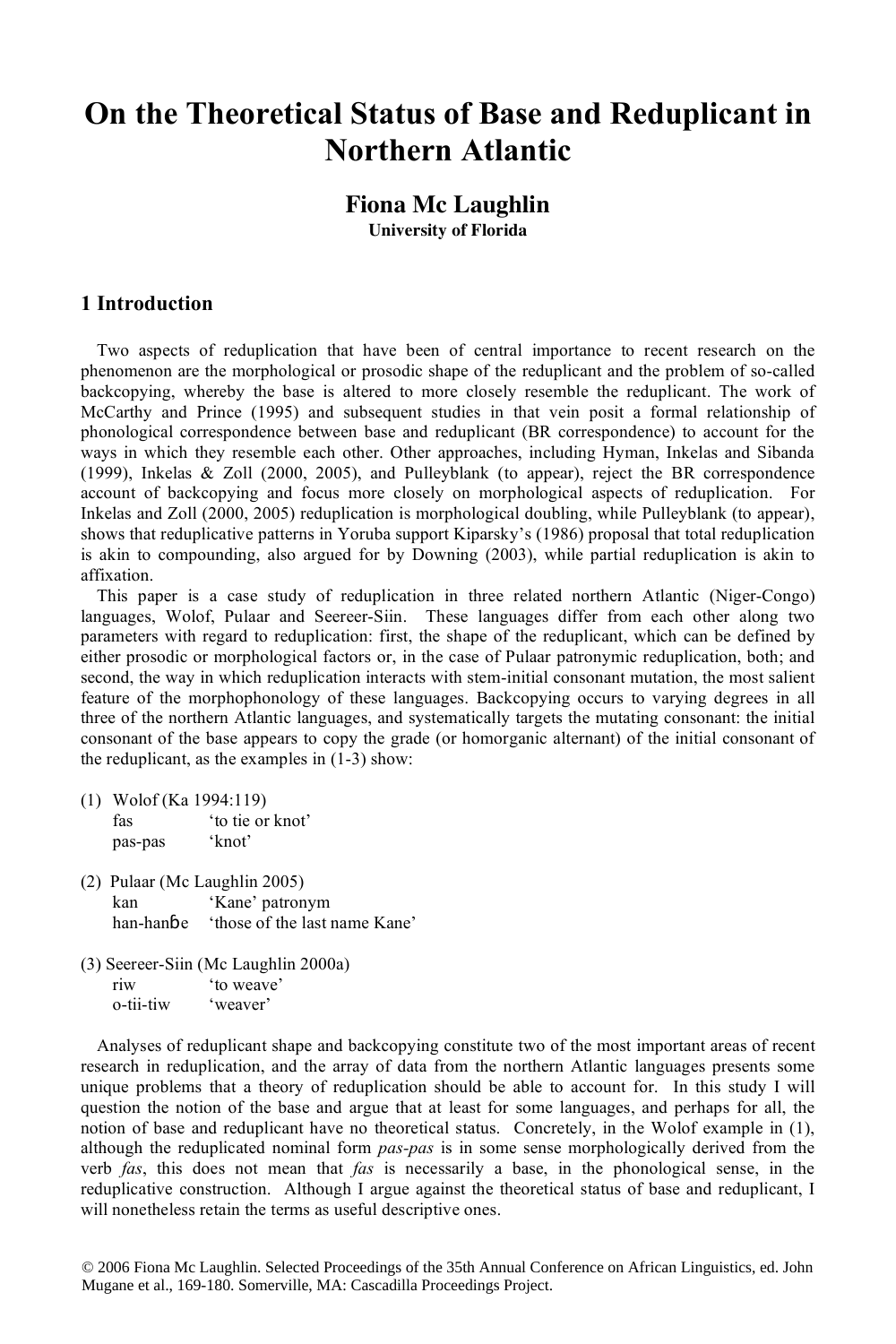### **2 The shape of the reduplicant**

The northern Atlantic languages present a range of reduplicant shapes that are constrained by either prosodic or morphological factors, or both. In Wolof there are no special prosodic constraints on the shape of the reduplicant: the reduplicant is defined morphologically as a stem, resulting in total reduplication. In Seereer-Siin the reduplicant is defined prosodically as a bimoraic syllable without regard to morphological make-up. Pulaar admits two different types of reduplicative morphemes, one of which is defined morphologically as a stem, while the other must be both a stem *and* a bimoraic syllable. If the stem is not a bimoraic syllable, the form fails to reduplicate.

#### *2.1 The reduplicant as stem in Wolof*

Reduplication in Wolof is found in nominal and verbal derivation, and is also characteristic of ideophonic stems (Ka 1994:120-23). Reduplicative ideophonic stems, examples of which are given in (4), are opaque insofar as they are not morphologically derivable from an independent base; consequently, they will receive less attention than other productive types of reduplication in this discussion.

(4) Ideophonic reduplication (Ka 1994)

| 'of brightness'            |
|----------------------------|
| 'of febrile activity'      |
| 'of a loud metallic noise' |
| 'of useless agitation'     |
|                            |

Productive types of reduplication include verb-to-noun derivation, as in the examples in (5); and nounto-noun derivation as in (6).

|     | xam    | 'know'          | xam-xam       | 'knowledge'          |
|-----|--------|-----------------|---------------|----------------------|
|     | gis    | 'see'           | gis-gis       | 'viewpoint'          |
|     | bëgg   | 'want, love'    | bëgg-bëgg     | 'desire'             |
|     | mën    | 'be able'       | mën-mën       | 'ability'            |
|     | gàkk   | 'be stained'    | gàkk-gàkk     | 'stain'              |
| (6) | saalum | 'Saloum region' | saalum-saalum | 'person from Saloum' |
|     | waalo  | 'Waalo region'  | waalo-waalo   | 'person from Waalo'  |
|     | móodu  | male name       | móodu-móodu   | 'trader'             |

Reduplication may also co-occur with derivational suffixes, in which case the suffix is not copied. Examples of noun-to-verb and verb-to-verb derivations are provided in (7).

| gan  | 'guest'    | gan-gan-lu   | behave as if one were a guest'  |
|------|------------|--------------|---------------------------------|
| góor | 'man'      | góor-góor-lu | 'make a great effort'           |
| dof  | be crazy   | dof-dof-lu   | 'feign being crazy'             |
| mer  | 'be angry' | mer-mer-lu   | 'feign being angry'             |
| set  | 'clean'    | set-set-al   | 'clean up'                      |
| wis  | 'sprinkle' | wis-wis-ël   | 'rain lightly and continuously' |

Similarly, such forms can be created from reduplicative ideophonic stems to form verbs, as in (8). Again, the suffix is not copied.<sup>1</sup>

 $\frac{1}{1}$  $K<sup>1</sup>$  Ka (1994) points out a single form in which the suffix is copied in a reduplicative construction, namely the noun *gaañ-u-gaañ-u*, 'wound' from a verbal base /gaañ/ plus the "reflexive neutropassive" suffix, /-u/.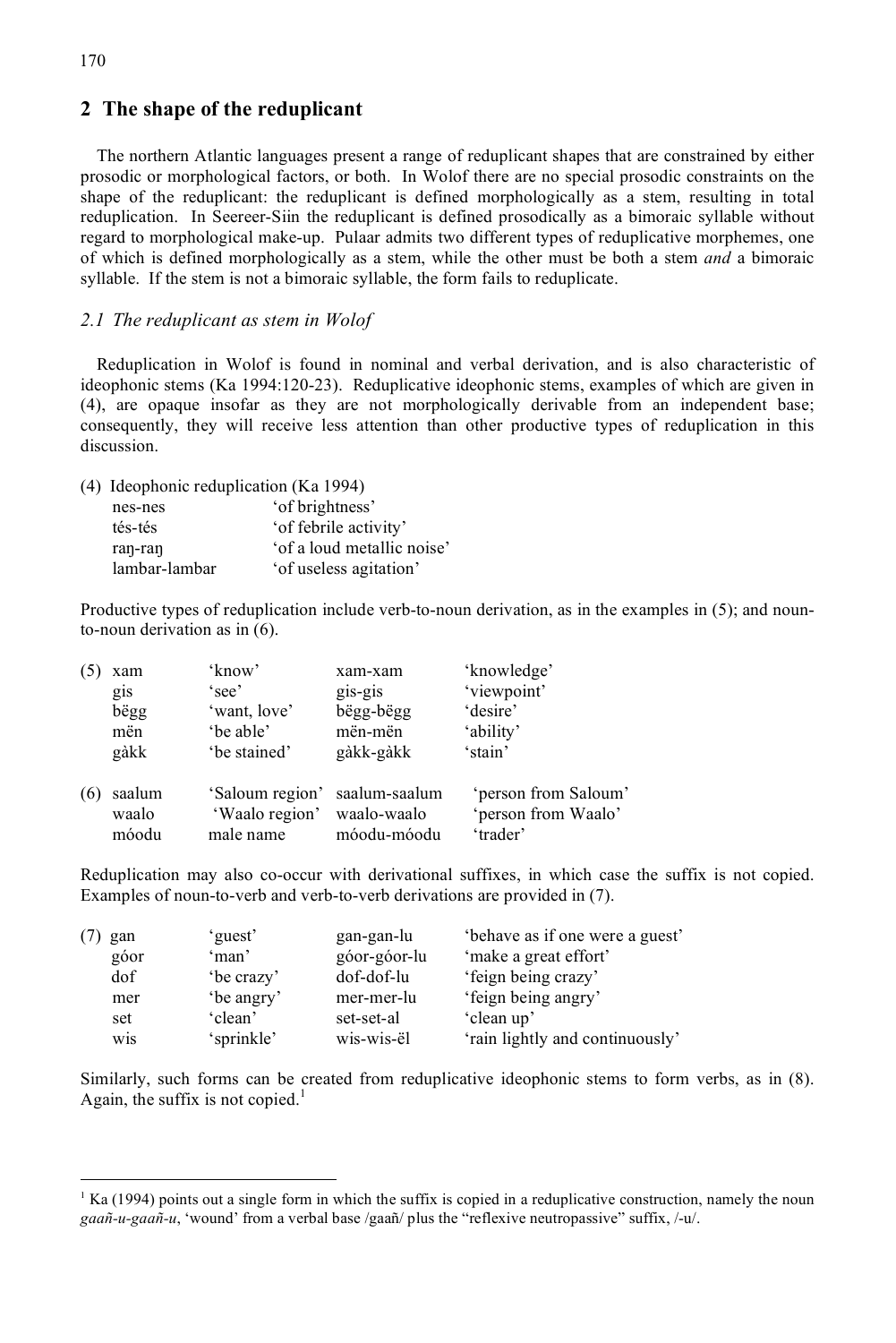| $(8)$ nes-nes-i | 'shimmer'                         |
|-----------------|-----------------------------------|
| $rex-rex-i$     | 'laugh loudly'                    |
| kuus-kuus-i     | 'try with great effort'           |
| pàcc-pàcc-i     | 'spit constantly'                 |
| nokkos-nokkos-i | 'walk slowly and with hesitation' |

The reduplicant in Wolof may, then, be defined morphologically as a stem, requiring no special constraints on its prosodic shape.

This relatively straightforward account of Wolof reduplication is substantially complicated by examples of verb to noun derivation such as the following, noted in Ka (1994:119), which exhibit stem-initial consonant mutation, and, ostensibly, backcopying:

|  | $(9)$ fas 'tie or knot' | pas-pas | 'knot'     |
|--|-------------------------|---------|------------|
|  | sañ 'dare'              | cañ-cañ | 'audacity' |

We will return to these forms in the discussion of consonant mutation in § 3.

#### *2.2 The reduplicant as stem (and bimoraic syllable) in Pulaar*

Reduplication in Pulaar is a rather limited and generally unproductive process; nevertheless, some idiomatic lexical items involving noun-to-noun and verb-to-noun derivation, such as the examples given in (10), involve one of the two systematic patterns of reduplication found in the language.

| $(10)$ ?ar-de | 'to come'      | ngar-?ar-di  | 'volunteer plant'        |
|---------------|----------------|--------------|--------------------------|
| hul-de        | 'to fear'      | kul-hul-i    | 'frightening things'     |
| seer-de       | 'to separate'  | ceer-seer-o  | 'divorcée'               |
| waalo         | 'Waalo region' | baal-waalo   | 'person from Waalo'      |
| kal-le        | 'testicles'    | kal-hal-di   | 'bull, male animal'      |
| hin-ere       | 'nose'         | kin-hin-ol   | 'thonged sandal'         |
| ceed-u        | 'dry season'   | ceed-seed-lu | 'approach of dry season' |

As in Wolof, and deferring the discussion of consonant mutation until §3, the reduplicant in these forms is determined by morphological considerations. The reduplicant is a stem, and as such is subject to the same prosodic constraints as stems.

A second more productive and equally consistent pattern of reduplication is to be found in Pulaar patronyms. Patronymic reduplication derives a noun meaning an individual or individuals of a certain last name (eg: a Kennedy) from that last name. The resulting stems are inflected for noun class 1 (human singular) or noun class 2 (human plural), as illustrated in the examples in (11).

| (11)                       |     | class 1     | class 2    |
|----------------------------|-----|-------------|------------|
| 'Sall'                     | sal | cal-sal-o   | sal-sal-be |
| $^{\circ}$ Sv <sup>2</sup> | sih | $ci-sih-o2$ | sii-sii-be |
| 'Sow'                      | soh | coo-soh-o   | soo-soo-be |
| 'Watt'                     | wat | bat-wat-o   | wat-wat-be |
| 'Wane'                     | wan | ban-wan-o   | wan-wan-be |
| 'Hathie'                   | 7ac | gac-7ac-o   | Pac-Pac-be |
| 'Agne'                     | 7añ | gañ-?añ-o   | 7añ-7añ-be |

In this second pattern, two types of constraints govern the shape of the reduplicant. The first is morphological, and is identical to the constraint governing the reduplicative pattern seen in the examples in (10): the reduplicant is a stem. But in contradistinction to the forms in (10), the reduplicant in patronymic reduplication must *also* be a bimoraic syllable. As illustrated in (12), patronyms that are not bimoraic fail to reduplicate.

 $2$  A syllable-final [h] in Pulaar is often dropped, triggering compensatory lengthening in the preceding vowel.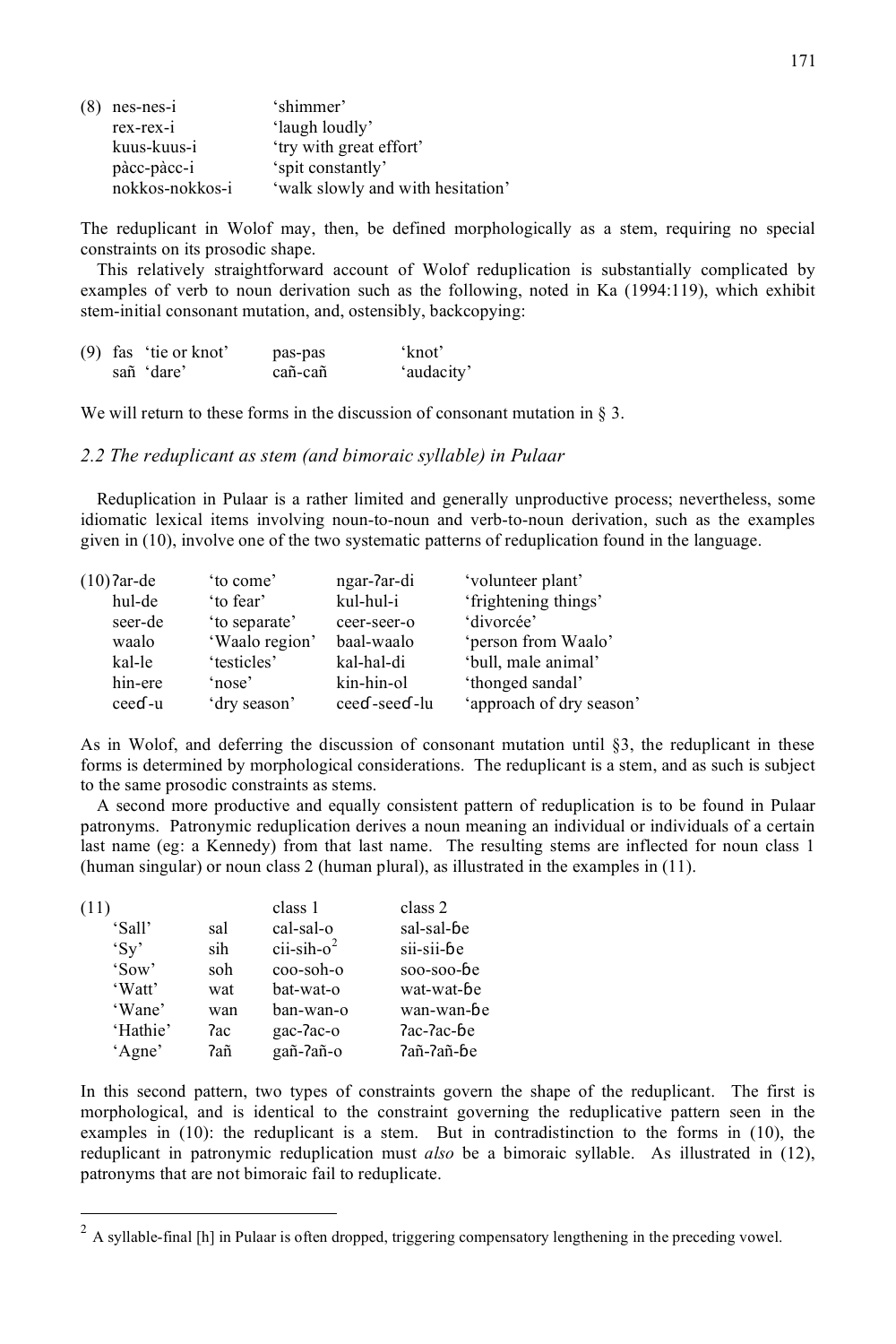| (12)       |       | class 1 | class 2  |
|------------|-------|---------|----------|
| 'Pam'      | paam  | paam-o  | faam-be  |
| 'Ndiathie' | njaac | njaac-o | njaac-be |
| 'Wone'     | woon  | goon-o  | woon-be  |

Thus, while patronymic reduplication shares the stem requirement with other types of reduplication in Pulaar, it also subject to a second constraint, unique to that particular word formation process, that is prosodic in nature.

#### *2.3 The prosodically defined reduplicant in Seereer-Siin*

In Seereer-Siin reduplication is used in noun-to-noun and verb-to-noun derivation. A place name is reduplicated to create a stem meaning an individual associated with that place, as in (13), and an agent noun stem may be derived from a verb via reduplication, as in (14). The stems are inflected for noun class 1 (human singular) or noun class 2 (human plural).

| (13)      | place  | class 1      | class 2    |
|-----------|--------|--------------|------------|
| 'Fatick'  | fatik  | o-paa-fatik  | faa-fatik  |
| 'Diakhao' | jaxaaw | o-caa-jaxaaw | jaa-jaxaaw |
| 'Nguès'   | nGees  | o-qee-xees   | xee-xees   |
| (14)      | verb   | class 1      | class 2    |
| 'write'   | bind   | o-pii-bind   | bii-bind   |
| 'work'    | jal    | o-caa-jal    | jaa-jal    |
| 'stutter' | ga?    | o-kaa-ga?    | gaa-ga?    |

The reduplicant in Seereer is defined prosodically as a bimoraic syllable. An additional constraint accounts for the emergence of a less marked, codaless syllable, so that the reduplicant is always of the shape CVV where VV is a long vowel. The shape of the reduplicant in Seereer, then, may be defined uniquely in terms of its prosodic makeup, regardless of stem shape.

#### *2.4 Reduplication and morphological identity (or not)*

Following on Kiparsky's (1986) proposal that total reduplication corresponds to compounding while partial reduplication corresponds to affixation, Pulleyblank (to appear) suggests that morphological identity such as that proposed in Hyman, Inkelas and Sibanda (1999) and Inkelas and Zoll (2000, 2002) accounts for the former but not the latter. Based on reduplicative patterns in Yoruba, Pulleyblank makes the case that although cases of total reduplication in Yoruba involve morphological identity, the same cannot be said for cases of partial reduplication in the same language. Partial reduplication can be accounted for by the affixation of some prosodic constituent (a foot in the case of Yoruba distributive reduplication) whose melodic content corresponds to the melodic content of the input. The difference between Pulleyblank's approach and that of McCarthy & Prince (1995) to which it bears striking parallels, is that the correspondence relationship holds between input and output rather than base and reduplicant. This necessarily violates the constraint INTEGRITY, since the input has two correspondents in the output, the base and the reduplicant, but this is a small price to pay for getting rid of reduplication-specific constraints that shape B-R identity.

It is perfectly possible to analyze reduplication in Wolof and Seereer-Siin within the parameters that Pulleyblank provides. Viewing Wolof reduplication as a form of compounding where the two halves of the compound must be identical is perfectly adequate and, as we will see in §3, is actually preferable to an analysis that invokes base-reduplicant identity. The same can be said of the type of total reduplication we see in Pulaar non-patronymic forms, such as those given in (10). Likewise, Seereer reduplication can quite easily be handled as prosodic affixation to a stem. But what of Pulaar patronymic reduplication that involves total stem reduplication if and only if that stem is a bimoraic syllable? If, as Pulleyblanks suggests, these two types of reduplication are qualitatively different from each other, is Pulaar patronymic reduplication an instance of morphological doubling or

172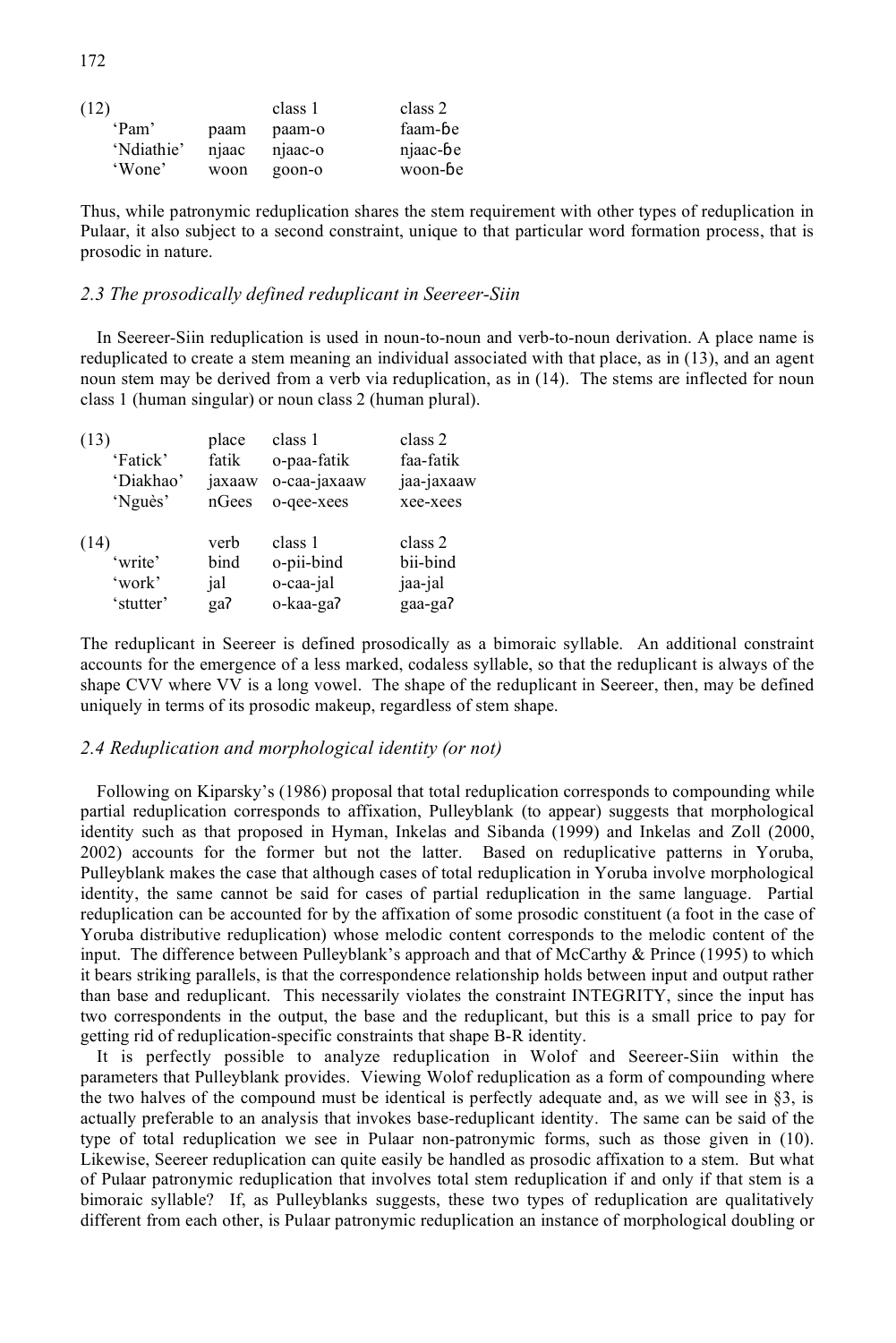prosodic affixation? In cases of total reduplication, any prosodic constraint on the reduplicant is simply a prosodic constraint on stems in general, regardless of their status as reduplicant. In Pulaar patronymic reduplication this is not the case. Reduplicating forms are always bimoraic, but there are plenty of patronyms that are not bimoraic, as the examples in (12) show; they just fail to reduplicate. Bimoraicity is clearly a property of the reduplicant rather than the base. Given these facts, it is difficult to maintain the hypothesis that there are two qualitatively different types of reduplication. Rather, what the Atlantic data support is a continuum, with a morphologically defined reduplicant at one end, and a prosodically defined reduplicant at the other, but leaving room in the middle for cases like Pulaar patronymic reduplication which involve aspects of each.

#### **3 Consonant mutation and backcopying**

Consonant mutation is one of the most salient characteristics of the northern Atlantic languages, and one that permeates the derivational and inflectional morphology of much of the sub-family. Within reduplication, the alleged backcopying effects illustrated in §1, always appear on mutating consonants, thus an understanding of this interaction is crucial to any theory of reduplication. The various systems of consonant mutation have been well documented elsewhere, thus only a brief discussion of the phenomenon, adequate to outlining its behavior in reduplication, will be presented here.

#### *3.1 Mutation in Wolof derivation*

Consonant mutation in Wolof occurs both stem initially and stem finally in verbs and nouns and accompanies derivational morphological processes. Stem-initial consonant mutation involves a switch between grades (homorganic members of a single mutation set) such as f/p or b/mb, while stem-final mutation, which will not be discussed here, may also involve gemination and degemination. The present discussion will focus on stem-initial consonant mutation in verb-to-noun derivation, since that is the main area of the grammar in which mutation interacts with reduplication.

Consider the examples in (15). Here, verb stem-initial continuants alternate with stops in the nominal form, while verb-initial stops alternate with prenasalized stops in similar environments. Mutation may be the sole marker of the derivation, as in (15a-d) or it may co-occur with another derivational morpheme, as in (15e-f).

| (15) |      |                  |          |                   |
|------|------|------------------|----------|-------------------|
| a.   | fo   | 'play'           | po       | 'game'            |
| b.   | suub | 'dye'            | cuub     | 'dyed cloth'      |
| c.   | bokk | 'have in common' | mbokk    | 'relative'        |
| d.   | daje | 'meet'           | ndaje    | 'meeting'         |
| e.   | jar  | be worth'        | njariñ   | 'worth, use'      |
| f.   | bëgg | 'like, want'     | mbëggeel | 'love, affection' |

The homorganic stem-initial mutation sets in Wolof are given in (16). Wolof exhibits only a two-way distinction in stem-initial mutation, as opposed to the three-way distinction found in Pulaar and Seereer-Siin.

(16)

| f s $\emptyset$ |  |  | b d j g     |  |
|-----------------|--|--|-------------|--|
| $p$ c $k$       |  |  | mb nd nj ng |  |

Although consonant mutation is not as prevalent in Wolof in general, and in Wolof reduplication in particular, as it is in the other two languages, there are at least a few examples, such as those in (17) that exhibit the interaction of consonant mutation with reduplication.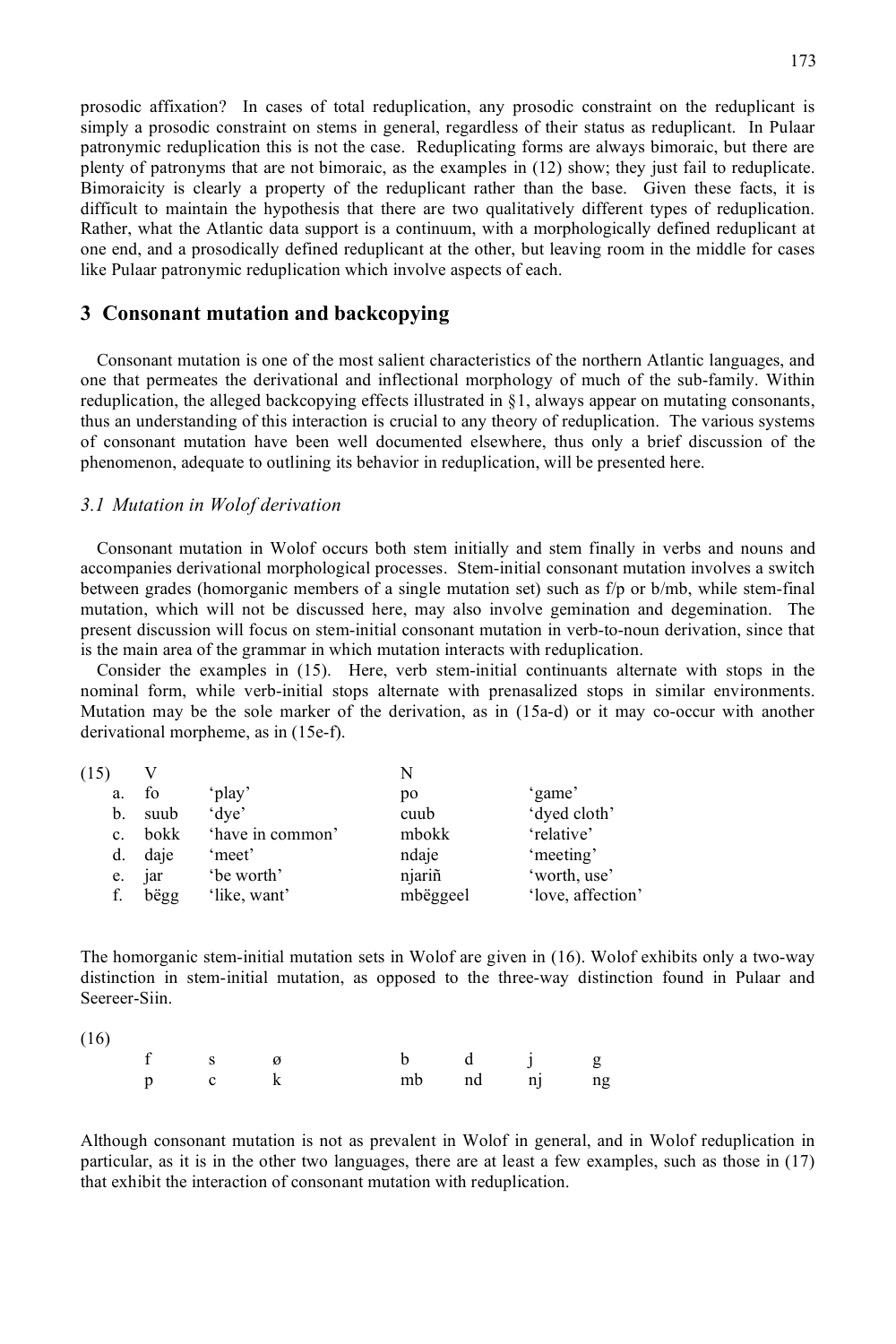(17) Ka (1994:119) fas 'tie' pas-pas 'knot' sañ 'dare' cañ-cañ 'audacity'

Within the parameters of the current discussion there are two main ways in which the reduplicative forms in (17) can be analyzed. First, we can posit *fas* and *sañ* as the bases from which the reduplicative forms are derived. By a process of nominalization the reduplicant is prefixed to the base and required to be stop-initial. The base also becomes stop-initial to avoid violating BR identity. This is the correspondence theory account of Wolof reduplication. Conversely, following Hyman, Inkelas & Sibanda (1999) and Inkelas and Zoll (2000, 2005), we might analyze the forms as instances of doubling or compounding or juxtaposition of nominal stems which are required to be stop-initial, in which case BR identity is meaningless.

While either analysis works equally well, although Pulleyblank provides important arguments that would favor the doubling analysis, the important point to be made about Wolof is that, in either case, we must postulate a morpheme constraint that requires nominal stems to be stop-initial. Pulaar and Seereer-Siin provide more convincing evidence that this is, in fact, the case.

#### *3.2 Consonant mutation in Pulaar*

Stem-initial consonant mutation in Pulaar and many other dialects of Fula occurs in nominal and verbal stems and is conditioned primarily by noun class, number and focus.<sup>3</sup> Nominal stems alternate in their initial consonant between up to three homorganic variants, a continuant, a stop, and a prenasalized stop, while verb stems normally exhibit a two-way alternation between a continuant and a prenasalized stop. The full range of Pulaar mutations is given in (18), and two sample nominal paradigms are given in (19).

(18) Pulaar gradation sets

|                                 | CORONAL<br>LABIAI |                   |         |                             |                             | <b>DORSAL</b> |         |         |         |
|---------------------------------|-------------------|-------------------|---------|-----------------------------|-----------------------------|---------------|---------|---------|---------|
| a. cont                         | W                 |                   |         | S                           |                             | h             | v       | W       |         |
| b. stop<br>c. nasal             | b<br>mb           | p<br>D            | d<br>nd | $\mathbf c$<br>$\mathbf{c}$ | n1                          | k<br>k        | g<br>ng | g<br>ng | g<br>ng |
| $(19)$ 'blind person'<br>gum-do |                   | 'woman'<br>debb-o |         |                             | singular                    |               |         |         |         |
| wum-be<br>ngum-kon              |                   | rew-be<br>ndew-on |         |                             | plural<br>diminutive plural |               |         |         |         |

Most studies of Pulaar and other Fula dialects (Anderson 1976; Churma 1986; Paradis 1987; and Niang 1997), with the exception of Skousen (1972) and Elzinga (1996), agree that continuant-initial forms are basic in noun stems, a hypothesis that is supported by the behavior of loan words from French, where stop-initial forms may be derived, in the morphological sense, from continuant-initial forms, but not the other way around (Mc Laughlin 2000b). Following other autosegmental analyses of the Fula dialects, I assume that featural noun class affixes are responsible for consonant mutation, an issue to which I will return in §4.

Most reduplicative forms in Pulaar are well-behaved with respect to consonant mutation, exhibiting only the expected word-initial mutation which does not extend to the base, thereby avoiding backcopying. But there are, nonetheless, some apparently anomalous forms like the example in (20).

(20) kan 'Kane' patronym han-han-ɓe 'those of the last name Kane'

 $3$  In addition to stem-initial consonant mutation, Pulaar also has stem-final consonant mutation which will not be discussed here. Consonant mutation in Fula has been very well documented. See, for example, Anderson 1976, Arnott 1970, Churma 1986, Klingenheben 1927, Lieber 1987, Paradis 1987, Skousen 1972, *inter alia.*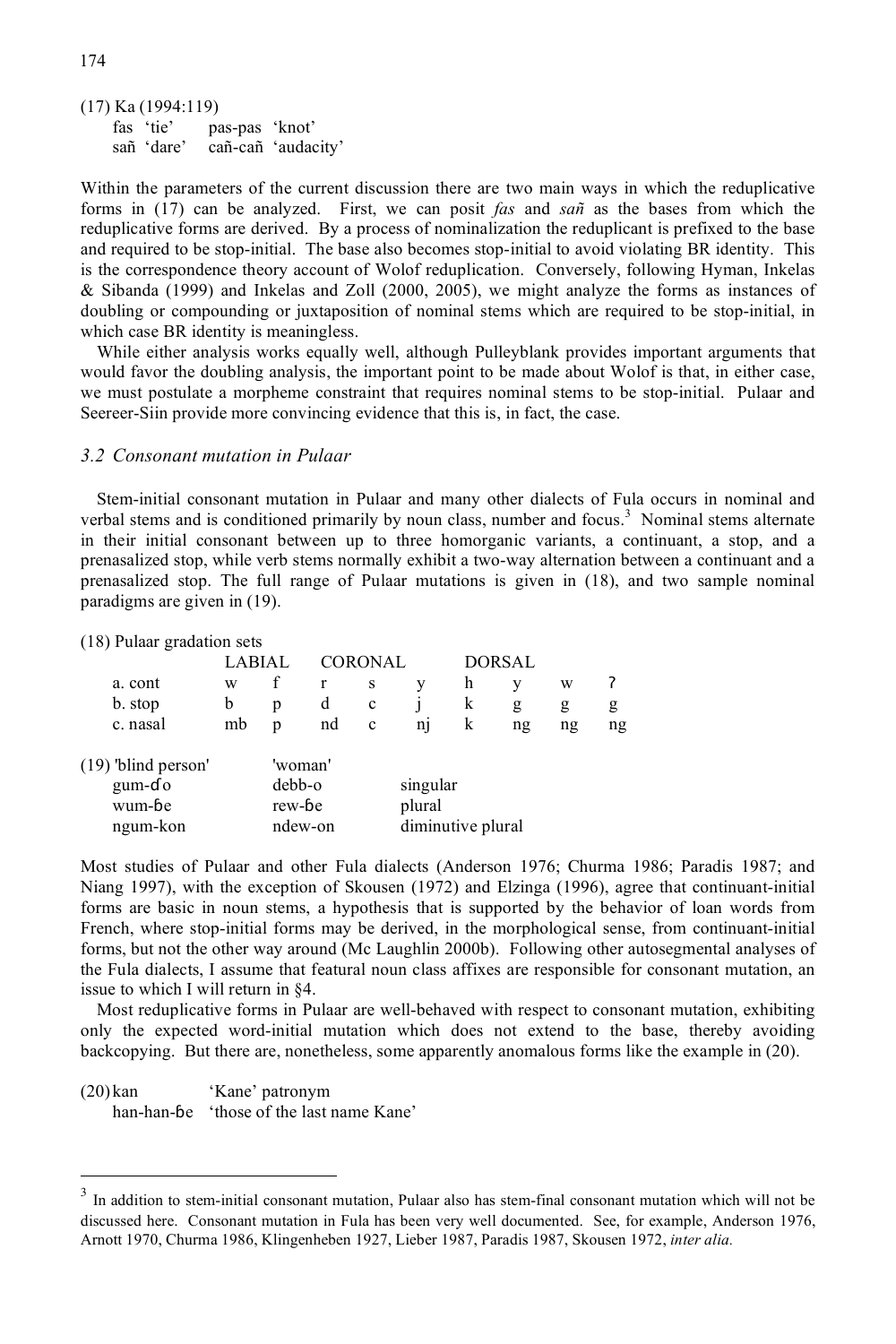As we shall see in §4, anomalous forms of this type support an analysis that involves morpheme constraints.

#### *3.3 Consonant mutation in Seereer-Siin*

There are two types of consonant mutation in Seereer-Siin (Mc Laughlin 2000a), of which one, presented in (21), is similar in some aspects to the Pulaar pattern in which the homorganic variants consist of a continuant, a stop, and a prenasalized stop. The second type involves an alternation between homorganic plain voiced stops, plain voiceless stops and prenasalized stops, and is given in (22).

| (21) Continuancy mutations |        |    |    |                |               |                     |        |
|----------------------------|--------|----|----|----------------|---------------|---------------------|--------|
|                            | LABIAL |    |    | <b>CORONAL</b> | <b>DORSAL</b> |                     |        |
| a. continuant              | w      |    |    | S              | W             | X                   | h      |
| b. stop                    | b      | р  |    | $\mathbf c$    | k             | q                   | k      |
| c. nasal                   | mb     | mb | nd | n              | ng            | $\operatorname{nG}$ | ng     |
| (22) Voicing mutations     |        |    |    |                |               |                     |        |
|                            | LABIAL |    |    | <b>CORONAL</b> |               |                     | DORSAL |
| a. voiced                  | b      | b  | d  | ď              |               |                     | g      |
| b. voiceless               | р      | þ  |    | d              | c             |                     | k      |
| c. nasal                   | mb     |    | nd |                | n1            |                     | ng     |

Any given stem will undergo only one type of consonant mutation. Examples of nominal paradigms in Seereer-Siin are given in (23). Note that the stem for 'woman' undergoes continuancy mutation while that for 'man' undergoes voicing mutation.

| $(23)$ 'woman' | 'man'  |                                |
|----------------|--------|--------------------------------|
| otew           | okoor  | Class 1: human singular        |
| rew            | goor   | Class 2: human plural          |
| ondew          | ongoor | Class12: augmentative singular |

For nominal stems that undergo continuancy mutation, the continuant forms is basic, as it is in Pulaar mutations. Class prefixes containing either the unlinked feature [-continuant] or [nasal] trigger mutation, the former conditioning plain stops and the latter prenasalized stops. For nominal stems that undergo voicing mutation, the voiceless stop form is basic and mutation is the result of the affixation of a class prefix containing either the unlinked feature [+voice] or [+nasal]. The first yields plain voiced stops, the latter prenasalized stops.

With regard to backcopying, there are two distinct patterns of reduplication in Seereer-Siin linked to the two types of mutation. Reduplicative forms involving voicing mutation never exhibit backcopying effects, as illustrated in (24), while those involving continuancy mutation show free variation between forms that exhibit backcopying and those that do not, as illustrated in (25).

| (24) | ga?         | 'stutter'      | o-kaa-ga?<br>*o-kaa-ka?           | 'stutterer        |
|------|-------------|----------------|-----------------------------------|-------------------|
|      | bikol       | place name     | o-pii-bikol<br>*o-pii-pikol       | 'one from Bikol'  |
| (25) | war         | 'to kill'      | 0-baa-war<br>$\sim$ o-baa-bar     | 'killer'          |
|      | <b>XOOX</b> | 'to cultivate' | 0-q00-x00x<br>$~100 - 000 - 000X$ | 'farmer'          |
|      | fatik       | place name     | o-paa-fatik<br>$\sim$ o-paa-patik | 'one from Fatick' |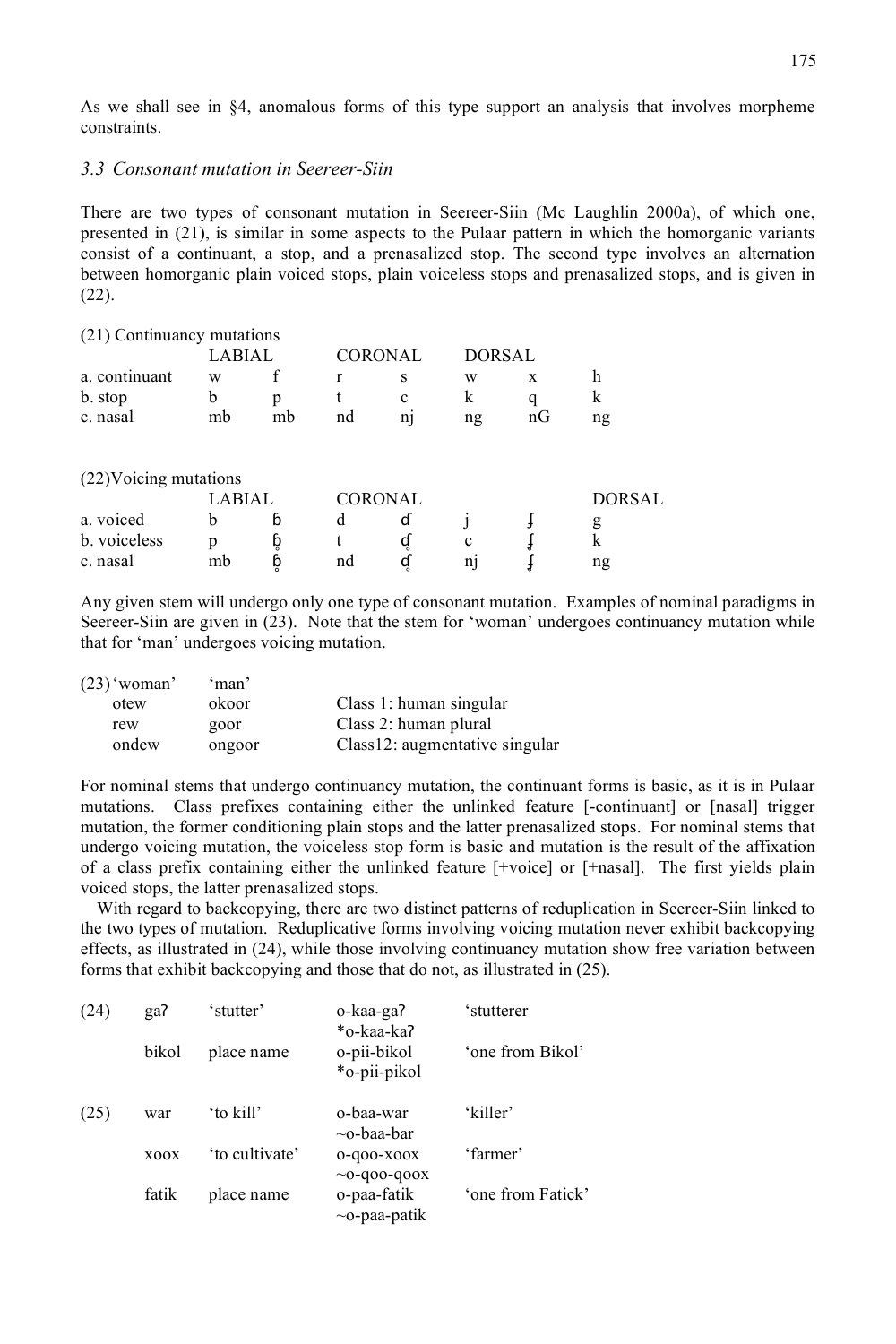In my (2004) analysis of these facts, I show that the backcopying effects are due to a double linking of the feature [-continuant], which is part of the noun class prefix, to the initial consonant of the two juxtaposed stems that form the reduplicative construction. If the backcopying effects we see in (25) were attributable to BR correspondence, it would be almost impossible to rule out such effects in the examples in (24) since BR correspondence would, ostensibly, have the same effect on those forms. Backcopying is ruled out in the forms in (24) because there is no prefix containing the [–voice] feature that can link to the juxtaposed stems. Nominal stems that undergo voicing mutation are underlyingly voiceless.

Viewed in this light, there is nothing anomalous about these forms. Consider, however, the example in (26).

(26) nGees place name o-qee-xees 'one from Nguès'

While we might reasonably assume that the nominal form meaning 'one from Nguès' is morphologically derived from the place name, how do we account for the initial consonant of the base which shows up as a continuant?

#### **4 Constraints governing consonant mutation**

In this section I propose that consonant mutation in the Northern Atlantic languages can be explained by two distinct parameters: morpheme constraints and featural affixation, and that the facts of reduplication in these language support my position. Having established the patterns of 'wellbehaved' reduplication in the three languages under discussion, I will now turn to the 'anomalous' forms presented for each language in order to discuss them in more depth.

Beginning with Pulaar, where the interaction of consonant mutation and reduplication is generally unproblematic, reduplicative derivatives of the patronym Kane are anomalous, as illustrated in (27). The starred ungrammatical forms are, in fact, the expected ones.

| (27) | kan          | patronym |
|------|--------------|----------|
|      | kan-han-o    | 'a Kane' |
|      | *kan-kan-o   |          |
|      | han-han-be   | 'Kanes'  |
|      | *han-kan- ɓe |          |

The apparent anomaly does not occur in the reduplicant (the leftmost member of the reduplicative construction), but rather in the base, which is continuant-initial while the patronym itself is stop-initial. In what sense, then, can the patronym be considered a base in the reduplicative construction? I propose that nominal (and verbal) stems in Pulaar are subject to a morpheme constraint that requires them to be continuant-initial. A nominal stem that is morphologically derived from the patronym Kane, would thus be h-initial: /han/. If we consider reduplication to be the result of morphological doubling, we end up with the following reduplicative stem: /han-han/ to which a class prefix, in the form of a [-continuant] feature, attaches, yielding the grammatical form, kan-han-o.

Reduplicative forms involving mutation in Wolof may be analyzed in the same way. In the derivation from *fas* 'to knot' to *pas-pas* 'a knot,' and from *sañ* 'to dare' to *cañ-cañ* 'audacity,' a morpheme constraint requires the nominal stem to be stop-initial. There is no inflectional morphology on Wolof nouns that marks noun class (Mc Laughlin1997), thus the reduplicative stem remains unchanged.

In Seereer-Siin there is also evidence of a morpheme constraint at work that requires a nominal stem to be continuant initial. In deriving an agentive noun from the place name nGees, we get the following forms: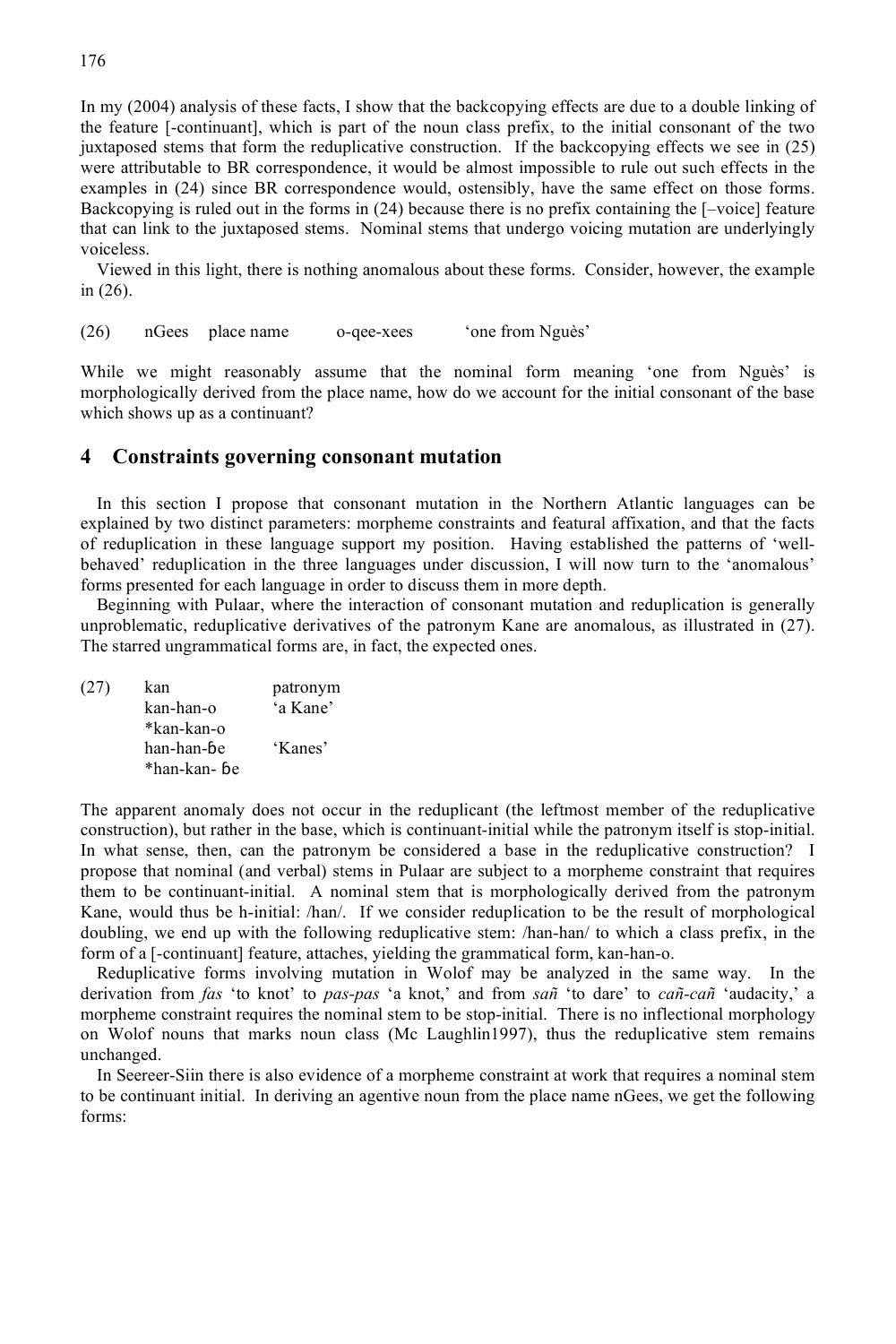(28) nGees place name o-qee-xees~ 'one from Nguès' o-qee-qees \*o-qee-nGees xee-xees 'those from Nguès' \*xee-nGees

The morpheme constraint ensures that the nominal stem be continuant-initial, namely /xees/; morphological doubling (with prosodic requirements on the reduplicant) gives us /xee-xees/, and the affixation of the singular human class prefix which contains the floating feature [-continuant], gives us the grammatical form o-qee-xees. The only problem now remaining is the variation that occurs in the singular form.

Recall that only stems that undergo continuancy mutation in Seereer-Siin exhibit this type of free variation. Those undergoing voicing mutation never exhibit so-called backcopying effects. In order to explain this discrepancy, in McLaughlin (2000) I attributed it to separate BR faithfulness constraints for different features: the faithfulness constraint governing the feature [+/-continuant] outranks that governing the feature [+/-voice]. But as I point out in McLaughlin (2004), that analysis misses an important generalization about the morphological status of the feature that gets copied. The only transferred feature in Seereer reduplication, [-continuant], is the exponent of a class prefix. No other feature, including [-voice], the relevant feature for our discussion, is ever 'transferred.' What this implies is that a phonological account of backcopying is not appropriate to the facts of Seereer, since it should predict backcopying across the board, not just in stems that undergo continuancy mutation.

#### *4.1 Formalizing the analysis*

Following the approach taken by Hyman, Inkelas & Sibanda (1998) and Inkelas & Zoll (2000, 2005), that reduplication is the result of stem juxtaposition or morphological doubling, the basic reduplicative construction may be represented as follows:

(29) The reduplicative construction

R(eduplicative)-Stem /  $\sqrt{ }$ Stem 1 Stem 2 morphology

Reduplication in Wolof can easily be captured by this model, as illustrated in the example in (30), involving the reduplicative form *pas-pas* 'knot' from the verb *fas* 'to tie.'

(30) fas 'tie<sub>V</sub>'  $\rightarrow$  pas-pas 'knot<sub>N</sub>'

|                                | $pas-pasN$                           | word                 |  |
|--------------------------------|--------------------------------------|----------------------|--|
|                                | $pas-pasN$                           | reduplicative stem   |  |
| fas <sub>v</sub> $\rightarrow$ | pas <sub>N</sub><br>pas <sub>N</sub> | doubled nominal stem |  |

The verbal stem, *fas*, serves as the input (but not the base) for the reduplicative construction. The related stop-initial stem, *pas*, is doubled as per the demands of the reduplicative construction. There is no affixation of any noun class marker in Wolof.

Turning now to Pulaar, the derivative forms of the patronym *kan* 'Kane' are not problematic if the patronym is not considered to be the base, but only the input. The nominal stem is required to be continuant-initial, and it is this form that is doubled according to the demands of the reduplicative construction. The noun class 1 prefix, consisting only of the feature [-continuant] accounts for the singular form in (31), while the form in (32) requires no further modification in its initial consonant since there is no class prefix for noun class 2.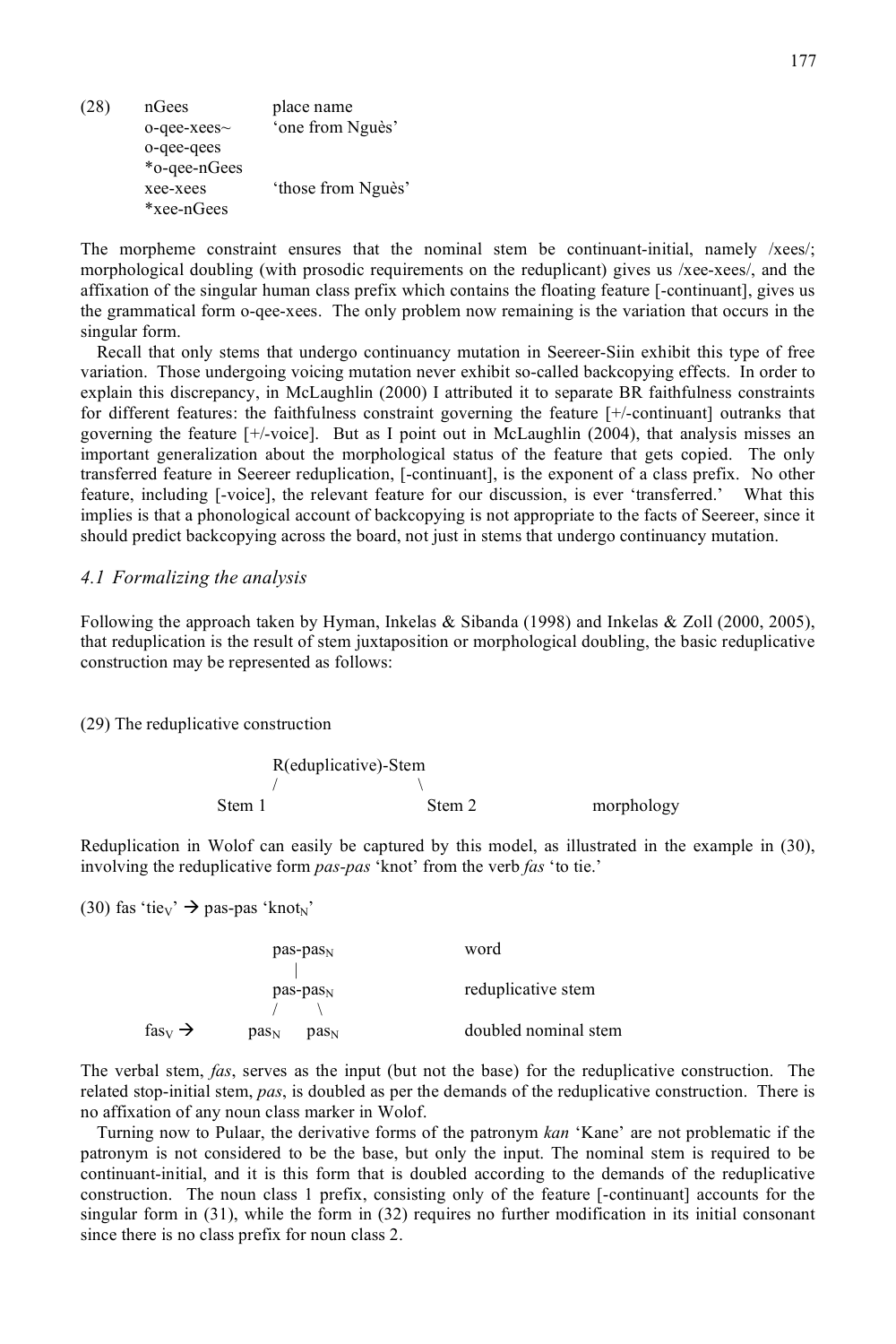(31) kan(patronym)  $\rightarrow$  kanhano 'a Kane'

|                            | $[-\text{cont}]$                                                                                                          |                      |
|----------------------------|---------------------------------------------------------------------------------------------------------------------------|----------------------|
|                            | kanhano <sub>Noun class1</sub>                                                                                            | inflected word       |
|                            | han-han $_N$                                                                                                              | reduplicative stem   |
| $\mathrm{kan} \rightarrow$ | han <sub>N</sub><br>han <sub>N</sub>                                                                                      | doubled nominal stem |
|                            | $\mathcal{L}$ and $\mathcal{L}$ and $\mathcal{L}$ and $\mathcal{L}$ and $\mathcal{L}$ and $\mathcal{L}$ and $\mathcal{L}$ |                      |

 $(32)$  kan(patronym)  $\rightarrow$  hanhanbe 'Kanes'

|                            | $hanhanbe_{\text{Noun class }2}$     | inflected word       |
|----------------------------|--------------------------------------|----------------------|
|                            |                                      |                      |
|                            | $han-han_N$                          | reduplicative stem   |
|                            |                                      |                      |
| $\mathrm{kan} \rightarrow$ | han <sub>N</sub><br>han <sub>N</sub> | doubled nominal stem |

In Seereer-Siin the situation is slightly more complex but nonetheless systematic. The variation in reduplicative words that undergo continuancy mutation is illustrated by derivatives of the verbal input *reef* 'follow' in examples (33) and (34). The initial consonant of the nominal stem is required, as in Pulaar, to be continuant-initial. The cophonology of the reduplicant ensures that it is a codaless bimoraic syllable, and the affixation of the class 1 prefix, which consists of the overt segment [o] and the feature [-continuant] which links to the stem-initial consonant, yields the form in (33).

(33) reef 'follow'  $\rightarrow$  oteereef 'follower'

|                                 | $[-\text{cont}]$                                          |                                       |
|---------------------------------|-----------------------------------------------------------|---------------------------------------|
|                                 | $oteetef_{\text{Noun class1}}$                            | inflected word                        |
|                                 | ree-reef $_N$                                             | reduplicative stem                    |
| reef <sub>v</sub> $\rightarrow$ | $\sigma_{\mu\mu} \rightarrow$ /<br>$ref_{N}$<br>$ref_{N}$ | (cophonology)<br>doubled nominal stem |

Double linking of the [-continuant] feature to both stem-initial consonants yields the "backcopied" form in  $(34)$ .<sup>4</sup>

(34) reef 'follow'  $\rightarrow$  oteeteef 'follower'

|                                 | $[-\text{cont}]$                |                      |
|---------------------------------|---------------------------------|----------------------|
|                                 |                                 |                      |
|                                 | $otectef_{\text{Noun class }1}$ | inflected word       |
|                                 | $ree-reefN$                     | reduplicative stem   |
|                                 | $\sigma_{\mu\mu} \rightarrow /$ | (cophonology)        |
| reef <sub>v</sub> $\rightarrow$ | $ref_{N}$<br>$ref_{N}$          | doubled nominal stem |

Finally, the derivative of the place name nGees 'Nguès,' in which the reduplicative form meaning 'one from Nguès' does not contain the initial prenasalized stop of the noun from which it is derived, provides further evidence of the phonological and morphological autonomy of the reduplicative construction. The nominal stem derived from the place name, like any other nominal stem that

 $4$  For an OT analysis of variation in Seereer-Siin backcopying see Mc Laughlin 2004).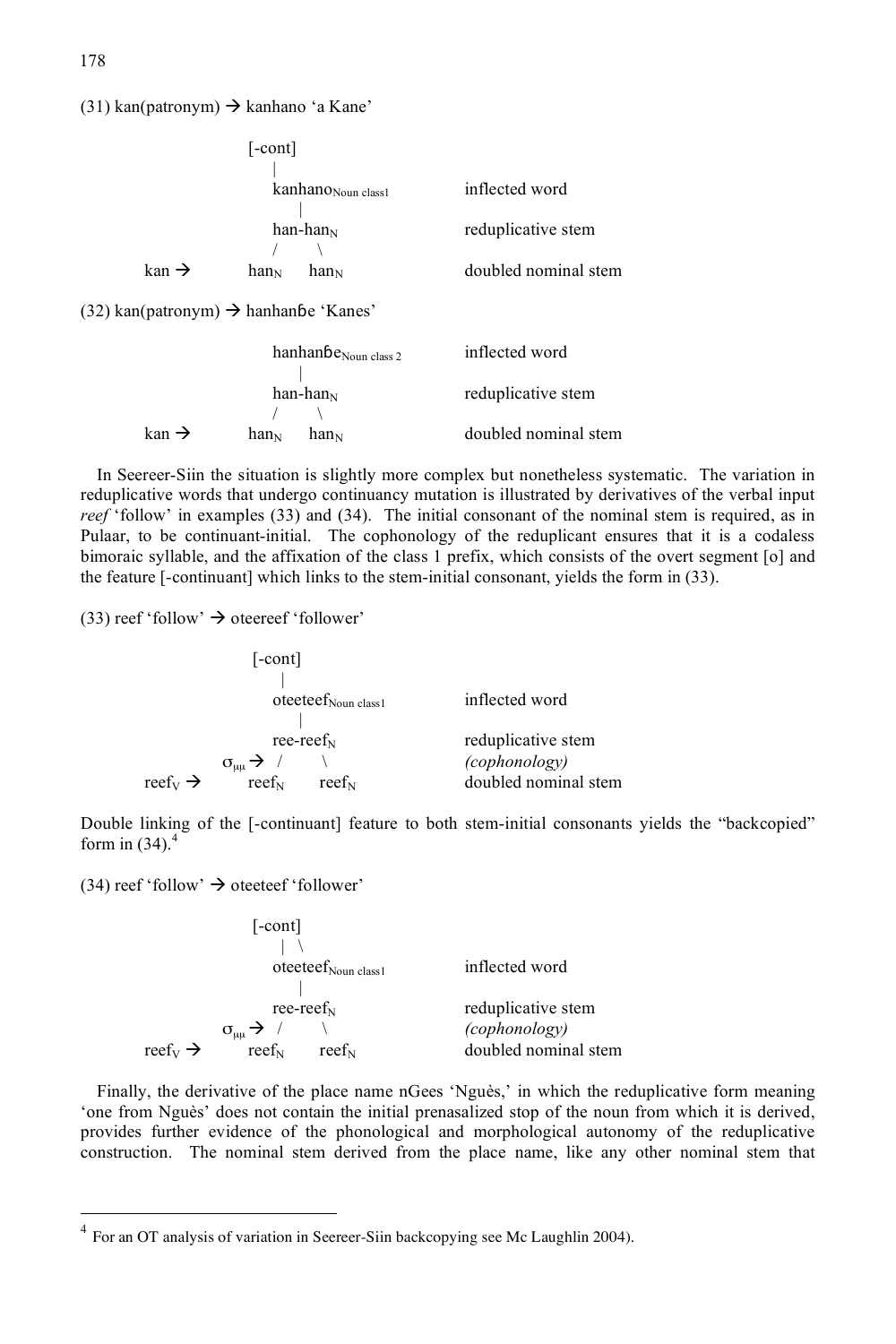undergoes continuancy mutation, is required to be continuant-initial. The [-continuant] feature that is part of the class 1 prefix is linked once in the form in (35) and twice in the 'backcopied' form in (36).

(35) nGees (place name)  $\rightarrow$  ogeexees 'one from Nguès'

|             | $[-\text{cont}]$                |                          |                                     |
|-------------|---------------------------------|--------------------------|-------------------------------------|
|             |                                 | $oqeexees_{Noun class1}$ | inflected word                      |
|             | $\sigma_{\mu\mu} \rightarrow /$ | $xee-xees_N$             | reduplicative stem<br>(cophonology) |
| $nGees_{N}$ | $x$ ees $N$                     | <b>Xees</b> <sub>N</sub> | doubled nominal stem                |

(36) nGees (place name)  $\rightarrow$  oqeexees 'one from Nguès'

| $[-\text{cont}]$                                 |                      |
|--------------------------------------------------|----------------------|
|                                                  |                      |
| oqeeqees <sub>Noun class1</sub>                  | inflected word       |
|                                                  |                      |
| $xee-xees_N$                                     | reduplicative stem   |
| $\sigma_{\mu\mu} \rightarrow /$                  | (cophonology)        |
| $nGees_N \rightarrow$<br>$xees_N$<br>$x$ ees $N$ | doubled nominal stem |

Evidence from the Northern Atlantic languages, Wolof, Pulaar, and Seereer-Siin, thus supports a theory of reduplication as stem juxtaposition or morphological doubling where a cophonology constrains the shape of the reduplicant (Hyman et al. 1998, Inkelas & Zoll 2000, 2005). Backcopying in these languages cannot be analyzed as the result of B-R identity (McCarthy  $&$  Prince 1995), nor can the qualitative difference between total and partial reduplication (Kiparsky 1985, Pulleyblank (to appear)), be maintained. Patterns of consonant mutation show that derivational consonant mutation is the result of morpheme constraints, while inflectional consonant mutation is the result of featural affixation.

#### **References**

- Anderson, Stephen R. 1976. On the description of consonant mutation in Fula. *Studies in African Linguistics* 7(1):93-136.
- Arnott, David W. 1970. *The nominal and verbal systems of Fula*. Oxford: Oxford University Press.
- Churma, Donald G. 1986. Fula consonant mutation as a segmental phonological process: The unexpurgated version. ms. Stanford University.
- Downing, Laura J. 2003. Compounding and tonal non-transfer in Bantu languages. *Phonology* 20: 1-42.
- Hyman, Larry M., Sharon Inkelas, and Galen Sibanda. 1988. Morphosyntactic correspondence in Bantu reduplication. ROA 437-0601.
- Inkelas, Sharon and Cheryl Zoll. 2005. *Reduplication: doubling in morphology*. Cambridge: Cambridge University Press.

Inkelas, Sharon and Cheryl Zoll. 2000. Reduplication as morphological doubling. ROA 412-0800.

Ka, Omar. 1994. *Wolof phonology and morphology*. Lanham, MD: University Press of America.

Kiparsky, Paul. 1986. The phonology of reduplication. ms. Stanford University.

Klingenheben, August. 1927. Die Laute des Ful. *Zeitschrift für eingeborenen Sprachen* 9. Berlin: Reimer.

- Lieber, Rochelle. 1984. Consonant gradation in Fula: An autosegmental approach. In M. Aronoff & R.T. Oehrle, eds. *Language and sound structure*. Cambridge: MIT Press.
- McCarthy, John J. and Alan S. Prince. 1995. Faithfulness and reduplicative identity. In Beckman, et al., eds. *Papers in Optimality Theory*. Amherst: GLSA. 249-384. ROA 60-0000.
- Mc Laughlin, Fiona. 2005. Reduplication and consonant mutation in the northern Atlantic languages. In Bernhard Hurch, ed. *Studies on reduplication*. Berlin: Mouton de Gruyter. 111-133.

Mc Laughlin, Fiona. 2000a. Reduplication and consonant mutation in Seereer-Siin. *Phonology 17*(3):333-363.

Mc Laughlin, Fiona. 2000b. Consonant mutation in Pulaar. In M.M.T. Henderson, ed. 1999 *Mid America Linguistics Conference Papers*. 295-309.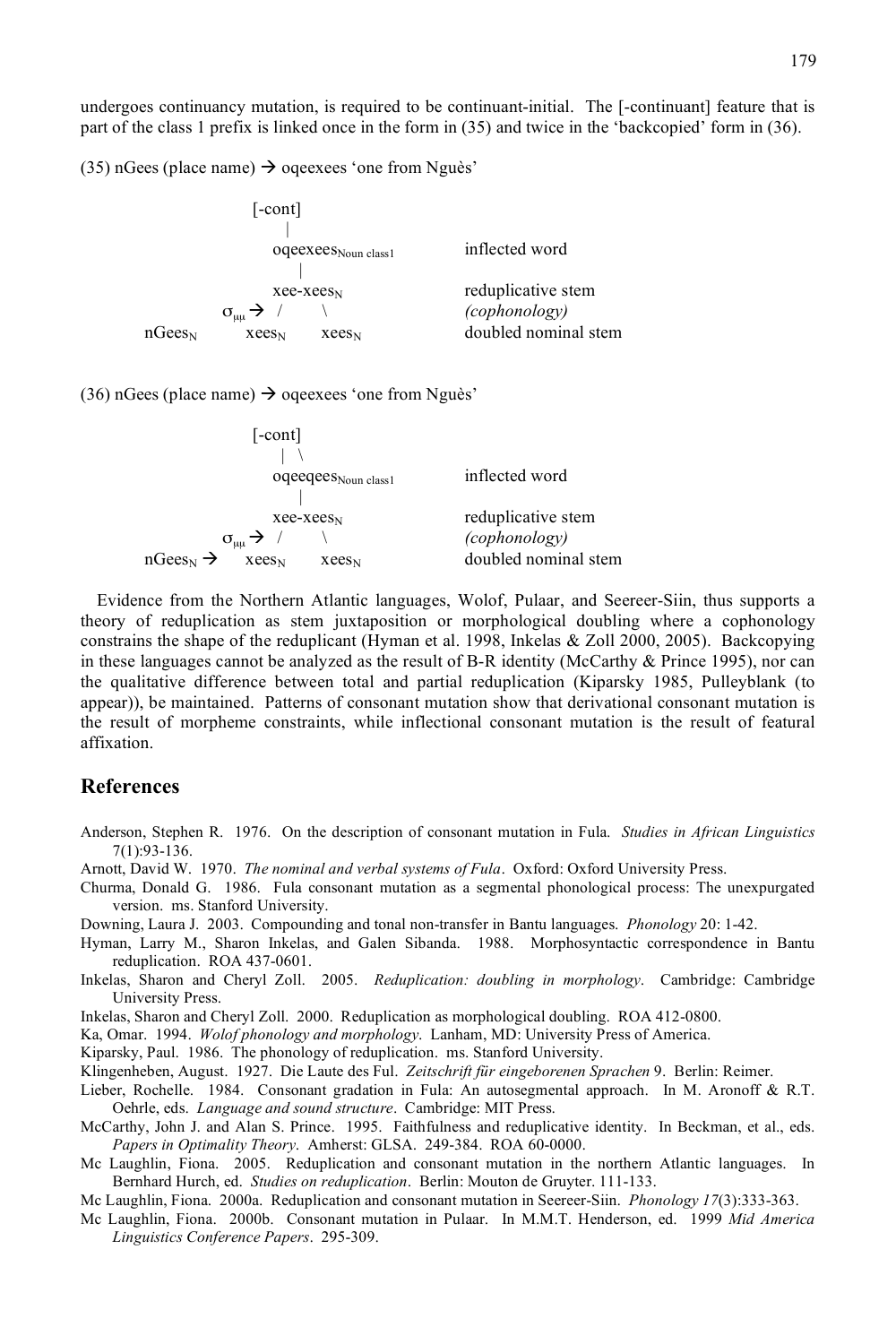- Mc Laughlin, Fiona. 1997. Noun classification in Wolof: when affixes are not renewed. *Studies in African Linguistics* 26(1):1-28.
- Niang, Mamadou O. 1997. *Constraints on Pulaar phonology*. Lanham, MD: University Press of America.
- Paradis, Carole. 1987. Glide alternations in Pulaar (Fula) and the theory of Charm and Government. *Current Approaches to African Linguistics* 4:327-338.
- Pulleyblank, Douglas. To appear. Patterns of reduplication in Yoruba. In K. Hanson & S. Inkelas, eds. *The nature of the word: Essays in honor of Paul Kiparsky.* MIT Press.
- Skousen, Royal. 1971. Consonant alternation in Fula. *Studies in African Linguistics* 3(1):77-96.